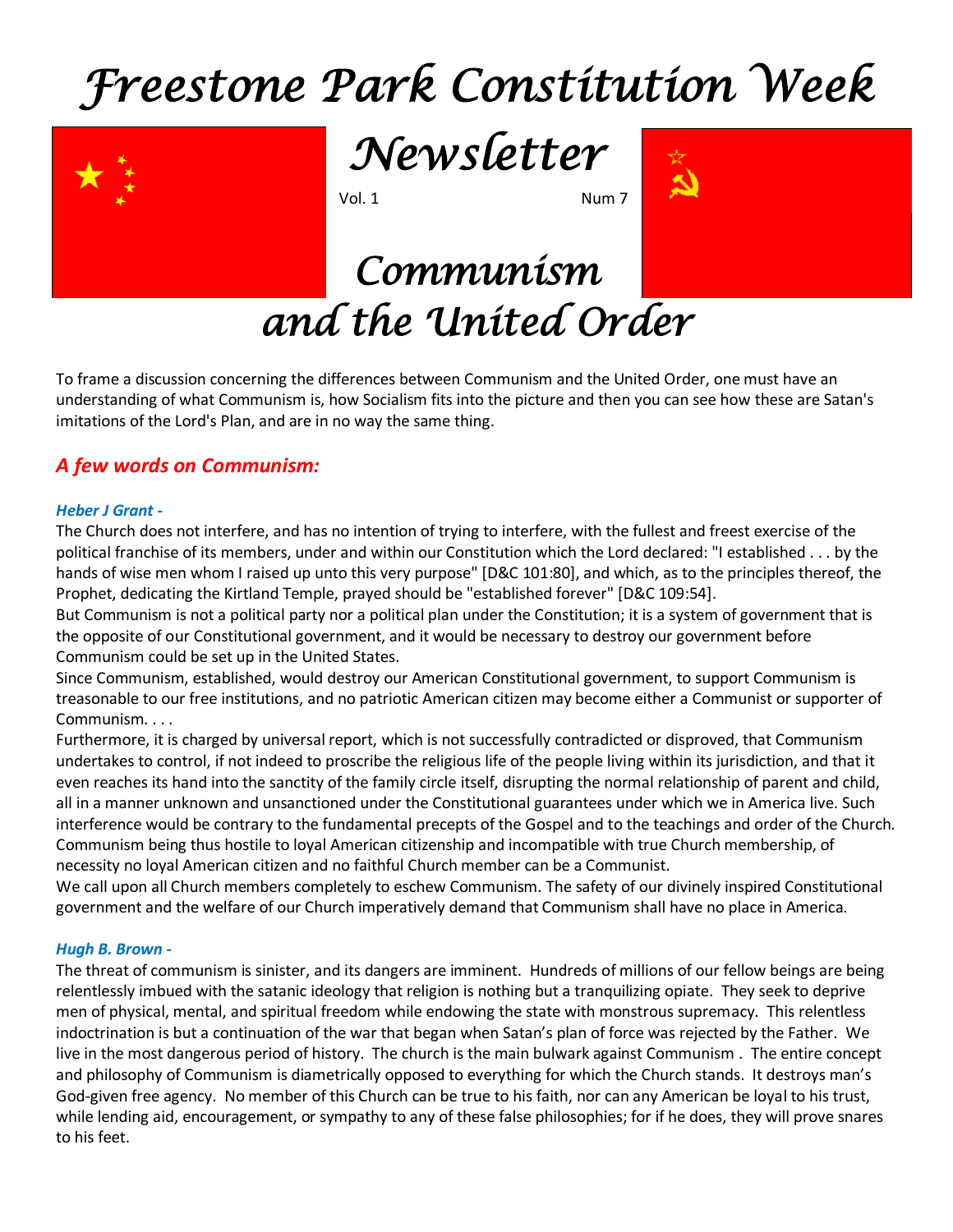# *A few words on Socialism:*

#### *Heber J Grant -*

There are different views among Socialists as to the manner in which this radical change is to be effected, but when pressed to a declaration of their intents, the declaration is made that when a sufficient number of adherents to Socialism is obtained, holding the voting power, a government is to be set up by this majority which will exercise compulsory force to dispossess property owners... and the establishment of a tyranny greater than any form of oppression ever known to the world.

We call upon all Church members completely to eschew Communism. The safety of our divinely inspired Constitutional government and the welfare of our Church imperatively demand that Communism shall have no place in America.

#### *Ezra Taft Benson -*

We must ever keep in mind that collectivized socialism is part of the communistic strategy. Communism is fundamentally socialism. When Socialism is understood, we will realize that many of the programs advocated, and some of these already adopted in the U.S., fall clearly within the category of Socialism. What is Socialism? It is simply governmental ownership or management of the essential means for the production and distribution of goods. The socialistic-communistic conspiracy to weaken the U.S. involves attacks on many fronts. Their press and other propaganda media are therefore constantly selling the principles of centralized or federal control of farms, railroads, electric power, schools, steel, shipping, and many other aspects of the economy - but always in the name of public welfare.

There is no freedom under full socialism. Our fight is freedom vs. creeping socialism. A good measurement is to determine the amount, or percentage, of income of people which is taken over and spent by the state.

# *Socialism/Communism is not the same as the United Order:*

#### *Heber J Grant -*

We again warn our people in America of the constantly increasing threat against our inspired Constitution and our free institutions set up under it. The same political tenets and philosophies that have brought war and terror in other parts of the world are at work amongst us in America. The proponents thereof are seeking to undermine our own form of government and to set up instead one of the forms of dictatorships now flourishing in other lands. . . .

. . . Communism and all other similar *isms* bear no relationship whatever to the United Order. They are merely the clumsy counterfeits which Satan always devises of the gospel plan. . . . Latter-day Saints cannot be true to their faith and lend aid, encouragement, or sympathy to any of these false philosophies. They will prove snares to their feet.

#### *Marion G. Romney-*

In distinguishing communism from the United Order, Pres. David O. McKay said that communism is Satan's counterfeit for the gospel plan, and that it is an avowed enemy of God. Communism is the greatest anti Christ power in the world today and therefore the greatest menace not only to our peace but to our preservation as a free people. To the extent to which we tolerate it, accommodate ourselves to it, permit ourselves to be encircled by its tentacles and drawn to it, to that extent we forfeit the protection of the God of this land.

# *Much more on this is included in the included Conference talks.*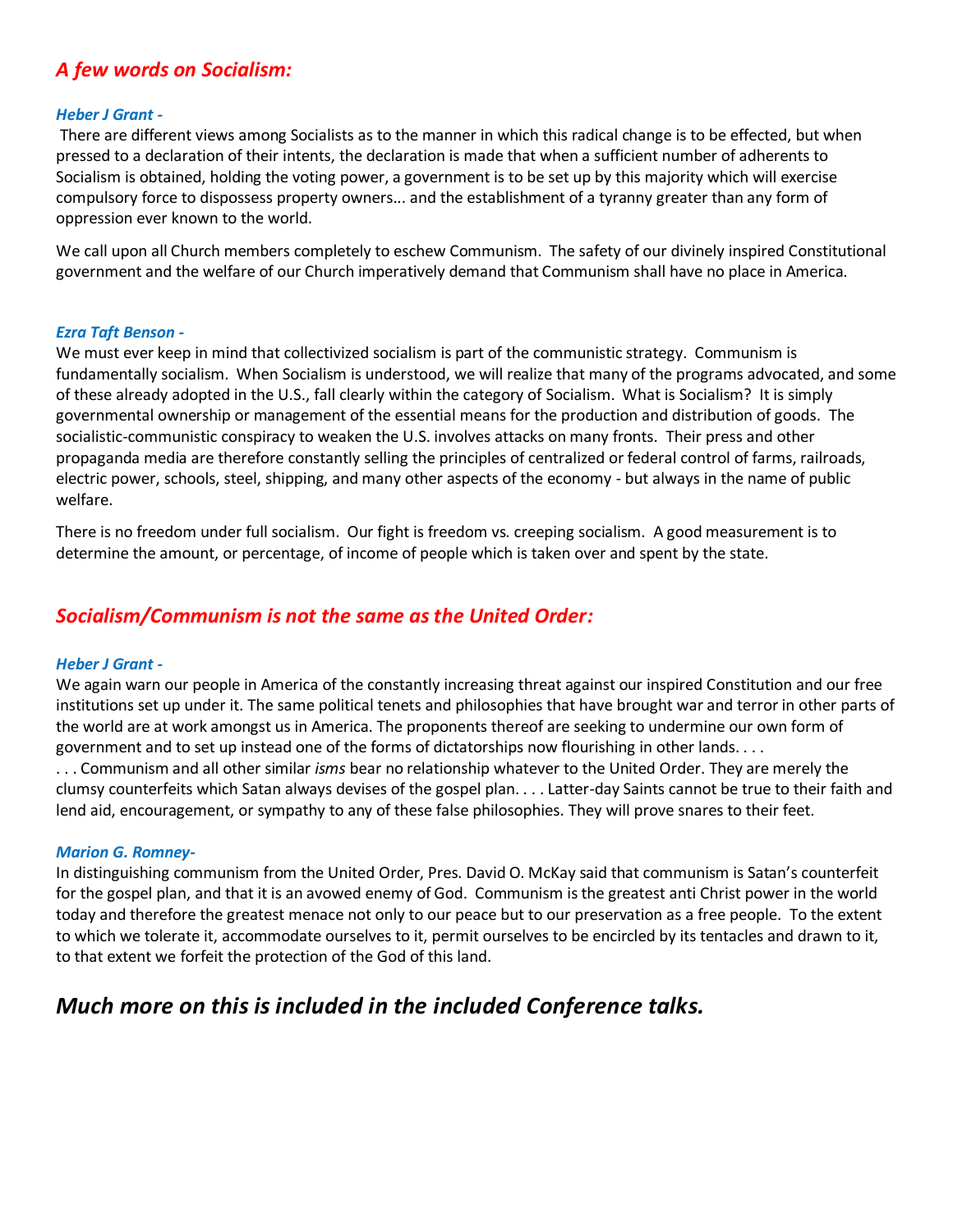# *\*What is to be done?*

#### *Ezra Taft Benson -*

What can priesthood holders do? We should become informed about communism, socialism and about Americanism. What better way can one become informed then by first studying the inspired words of the prophets and using them as a foundation against which to test all other material? We should know why collectivism or unnecessary federal supervision will hold our standard of living down and reduce productivity. We should know why the communist leaders consider socialism the high road to communism. We should treat socialistic-communism as the tool of Satan. We should follow the counsel of the President of the Church and resist the influence and policies of the conspiracy wherever they are found in the schools, in the churches, in government, in unions, in business, in agriculture. We should help those who have been deceived or who are misinformed to find the truth. Unless each person who knows the truth will stand up and speak up, it is difficult for the deceived or confused citizen to find his way back. Thousands of patriotic Americans, including Latter-day Saints, have helped the communists without realizing it. Each priesthood holder should use his influence in the community to resist the erosion which is taking place in our political and economic life. He should see that his party is working to preserve freedom, not destroy it. He should join responsible local groups interested in promoting freedom and free competitive enterprise, in studying political issues, promoting good men in public office and scrutinizing local, state, and federal agencies. He should not wait for the Lord's servants to give instruction for every detail. In doing these things, a member of the Church is not only making himself an opponent of the adversary, but a proponent of the Lord. May God give us the wisdom to recognize the threat to our freedom and strength to meet this danger.

#### *J. Ruben Clark -*

 This gigantic world-wide struggle, more and more takes on the form of war to the death. We shall do well and wisely so to face and so to enter it. And we must all take part. Indeed, we all are taking part in that struggle, whether we will or not. Upon its final issue, liberty lives or dies.

 This earth-wide conflict has taken the form of seizing without compensation from the man who has, and giving to the man who has not; of taking from the worker the fruits of his work, and giving to the idler who does not work. It has from its very nature become an economic, uncompensated leveling downward, not upwards of the whole mass. That this result may in one country be reached by confiscatory taxation, and in another by direct seizure, is a mere matter of method. The results is the same. In some countries outright seizure and confiscation are already openly and shamelessly practiced. All is done in the name of the state, as if it were deity – as if the state, not God gives all. Even into the field of family relationship, which, next to man's relationship to God, is the most precious and dearest of all relationships, this modern State is thrusting its polluting hand. In some lands this new State is robbing the parents of custody of their children, it is forbidding the parents to teach and admonish the children in the ways of righteous living; it is teaching the children that officers of State, not God, shall be looked to for a guide as to standards of life! Into the field of religion, the holy of holies of the soul of man, this modern world State also enters, to dethrone God and exalt the State into God's place. This is the archest reason of them all! For man robbed of God becomes a brute. This sin must be felt, not told, for words cannot measure the height and breadth of this iniquity; nor can human mind encompass the punishment of those who shall commit this sin.

*\*What is to be done? - I love to use this phrase because this was the name of a Communist pamphlet that V.I. Lenin said inspired him to get involved in the Communist movement. It reminds me that this phrase should be a call to action to stop those who would take our freedom.*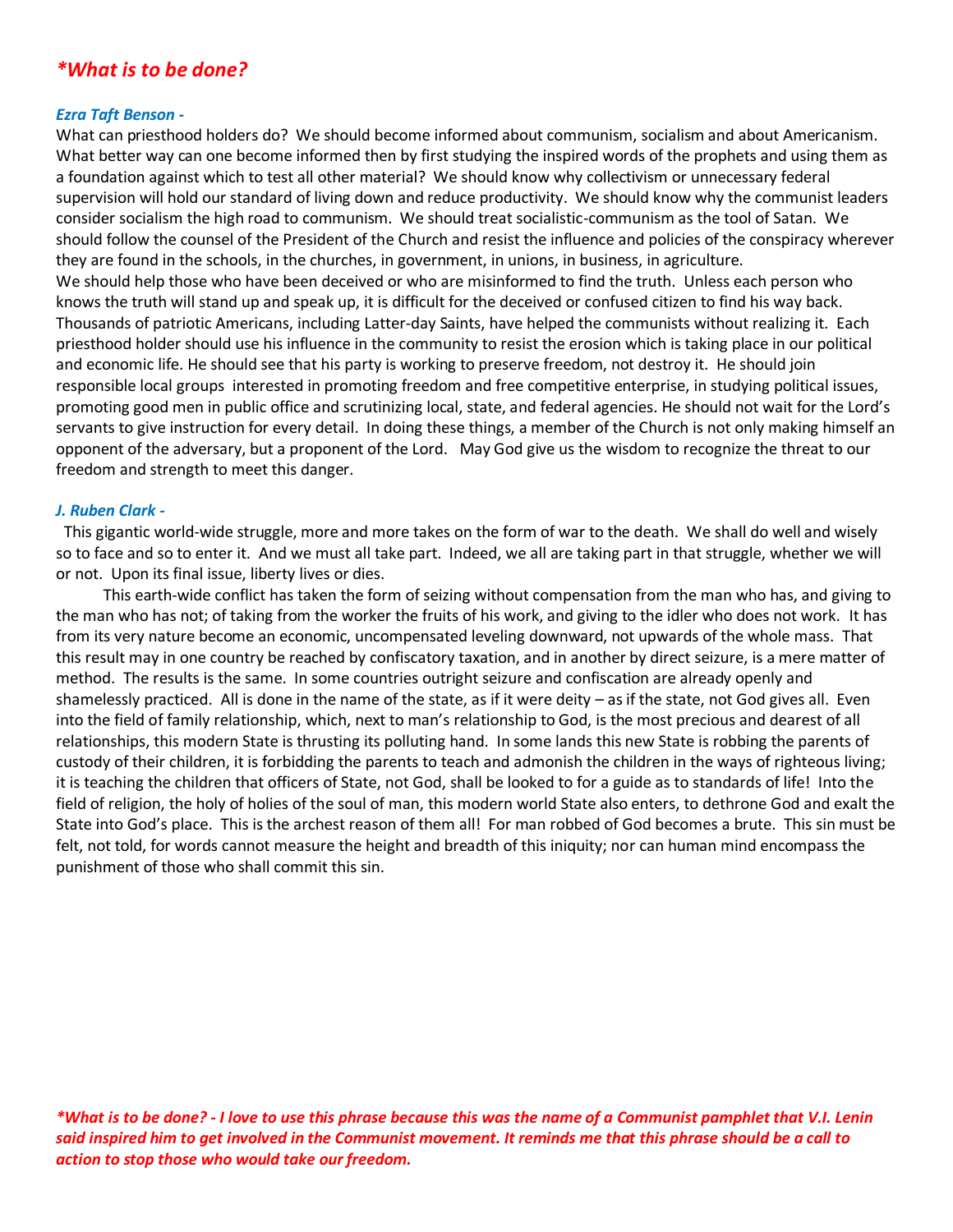# *So What is Communism?*

Because much of what we have read has been pretty generic in its description of Communism, I thought I'd just illustrate some of the basics for people who have never studied Communist theory. Rather than muddle through the convoluted arguments of *Das Kapital*, let's look at just a few of the basics as outlined by Karl Marx and Friedrich Engels in *The Communist Manifesto* (which was written for common people to understand) and see if we haven't seen some of this being propagated in countries all over the world , including our own: (*I have added the emphasis*) *[or comments and clarification- items in blue are my words]* and used whole passages to keep the context.

*Abolition of the family! [as referred to by President Grant above]* Even the most radical flare up at this infamous proposal of the Communists.

On what foundation is the present family, the bourgeois *[the Bourgeois means the wealthy, and the middle class property owners who have been seduced by them, who believe the Capitalist propaganda and oppress the "Workers" or "Proletariat"]* family, based? On capital, on private gain. In its completely developed form this family exists only among the bourgeoisie. But this state of things finds its complement in the practical absence of the family among the proletarians, and in public prostitution. *[because the poor are so oppressed, they already have begun to abolish families on their own, to make a living]*

*The bourgeois family will vanish as a matter of course* when its complement vanishes, and both will vanish with the vanishing of capital.

Do you charge us with wanting to stop the exploitation of children by their parents? To this crime we plead guilty. But, you will say, we destroy the most hallowed of relations, when *we replace home education by social. [Indoctrination of the young with socialist ideals - teaching them to honor their social class over family]*

And your education! Is not that also social, and determined by the social conditions under which you educate, by the intervention, direct or indirect, of society, by means of schools, etc? [*Basically, we are just proposing our own indoctrination instead of the old indoctrination of the Capitalist]* The Communists have not invented the intervention of society in education; they do but seek to alter the character of that intervention, and to rescue education from the influence of the ruling class. *[Meaning stopping the teaching of freedom and Capitalism by the Bourgeoisie]* The bourgeois clap-trap about the family and education, *about the hallowed co-relation of parent and child, becomes all the more disgusting,* the more, by the action of Modern Industry, all family ties among the proletarians are torn asunder, and their children transformed into simple articles of commerce and instruments of labour.

Of course, in the beginning, this cannot be effected except by means of *despotic inroads on the rights of property, [this can only be done by taking away property rights]* and on the conditions of bourgeois production; by means of measures, therefore, which appear economically insufficient and untenable, but which, in the course of the movement, outstrip themselves, necessitate further inroads upon the old social order, and are unavoidable as a means of entirely revolutionizing the mode of production. *[This will have to be done gradually because we need to use the current infrastructure to get us going, this is the only way to accomplish it,]*

These measures will of course be different in different countries.

Nevertheless, in the most advanced countries, the following will be pretty generally applicable:

1. Abolition of property in land and application of all rents of land to public purposes*. [The Federal government owns about 30% of the land in the country including 48% of Arizona, 45% of California, over half of Utah, Oregon and Idaho, 69% of Alaska, and 84% of Nevada - now Congress debates about what part of the land it will allow the people the honor of paying to use]*

2. A heavy progressive or graduated income tax. *[When Marx wrote this the U.S. had no income tax, when income taxes started out it was only 1% of the income of the very wealthy, The people didn't complain, so eventually it worked it way up to where the top marginal rate has been as high as 90% under the Carter Administration, and today 97% of all federal income taxes are paid by 50% of the people. Even with all of the "tax cuts for the wealthy" with the top 5% of wage earners paying 54% of the taxes (an increase of 1% since 2002). the fact that we even have these taxes is a Communist tenant]*

3. Abolition of all right of inheritance. *[Today, thousands of farms and businesses are lost as families cannot afford the punitive "death tax" in our country, and there are many in Congress today, trying to return it to the higher levels that once existed and then raise them even higher]*